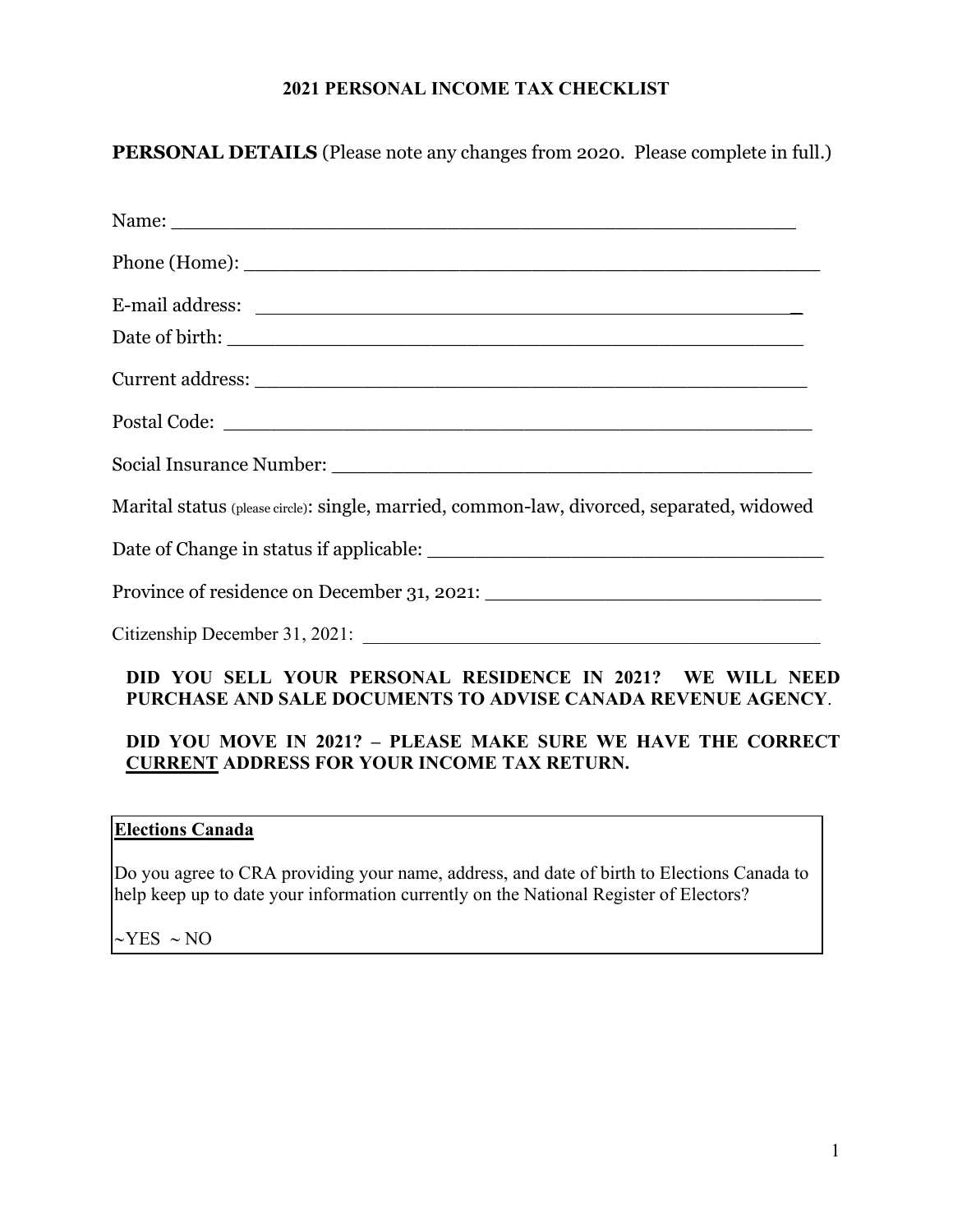# **Foreign Property Reporting**

Did you own or hold foreign property at any time in 2021 with a total cost of more than CAD \$100,000? If yes, please provide details. You will be required to file Form T1135.

 $\sim$ YES  $\sim$  NO Details of **foreign property owned** at any time in 2021 including cash, stocks, trusts, partnerships, real estate.

1. List of **dependants** including their income and birth dates. If your spouse's or children's return are not completed by our firm, please provide details of their income, line 236 of their income tax return.

### 2. All **information slips** such as;

T3 - investment income/trust/mutual funds T4/T4A - employment income T4A (OAS)- old age security T4A (P)- pension income T5 - investment income T4E - employment insurance benefits T5007 - Workers compensation benefits T5008 – share sales T4RSP/T4RIF - withdrawals from RRSP or RRIF T5013 – partnerships T2200- declaration of conditions of employment TL11A- university out of country T2202- tuition fees credit T10- pension adjustment reversal

If the slip is not available, please request information or provide an estimate

### 3. **Copy of 2021 tax assessment notices stating your RRSP limit.**

- 4. Details of all **other income** for which no T slips have been issued such as;
	- business income (Schedule A)
	- partnership income
	- $<$  rental income
	- alimony, separation allowances, child maintenance
	- professional fees
	- director fees
	- scholarships, fellowships, bursaries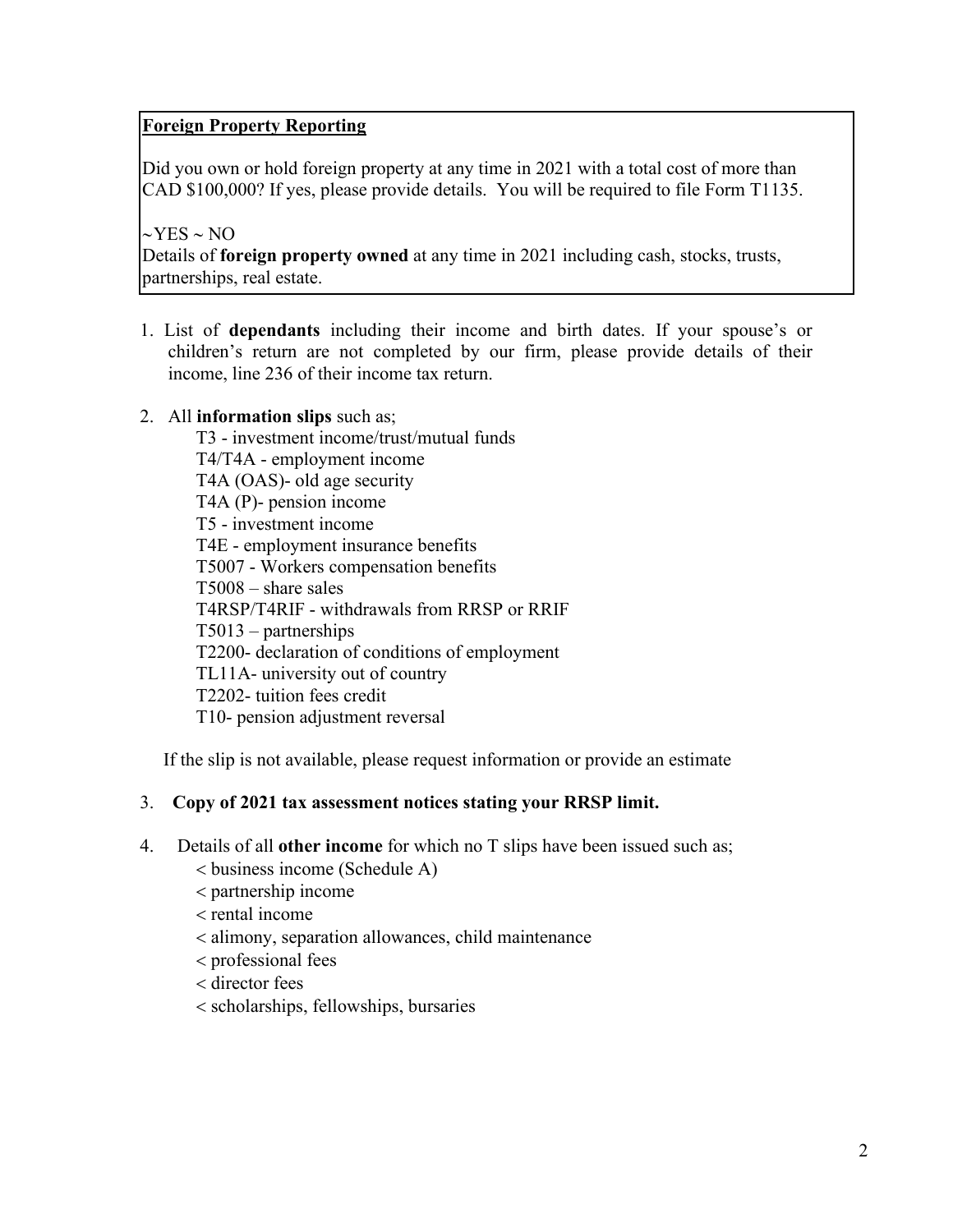- 5. Details of **other expenses** such as;
	- employment related expenses provide form T2200 "Declaration of Conditions of Employment (Complete Schedule A if required)

 business and employment purchases like vehicles, supplies etc. (attached Schedules A & B)

- office in home (attached Schedule B)
- interest on money borrowed to earn income

investment counsel fees

- moving expenses (moves greater than 40km closer to employment) plus receipts
- child care receipts, which include the name, address and SIN of the recipient.
- alimony, separation allowances, child maintenance
- accounting fees
- pension plan contributions
- clergy residence deduction information including form T1223
- tools acquired by apprentice vehicle mechanics
- adoption related expenses
- educator receipts if you are a qualified teacher
- bus pass receipts (seniors only)
- digital news subscription receipts
- 6. GST/HST Registrants

Please provide copies of your GST/HST returns filed, or if your GST/HST returns are prepared by Paterson & Company, please provide us the forms required to submit on your behalf as well as details on installment payments.

7. Details of **other investments** such as;

real estate or rental income summaries

 $\alpha$  < oil and gas investments including financial statements

- 8. Details and **receipts** for:
	- Registered Retirements Savings Plan (RRSP) contributions
	- professional dues
	- tuition fees, forms T2202 (Cdn. University), TL11A (Out of Country University)
	- $\epsilon$  charitable donations
	- medical expenses (including medical related travel expenses) Insurance claims, dental statements if any

 Medical expense relating to amounts paid for the purpose of conceiving a child (you can go back 10 years if not claimed in previous year (T1 adjustment)

political contributions

- 9. Details of **capital gains and losses** realized in 2021 (activity summary for each month and each brokerage account) or T5008 slip.
- 10. Details of the number of days worked from home during the year if claiming the simplified approach for home office expenses. If claiming the detail approach a T2200 will be required along with receipts for all eligible items